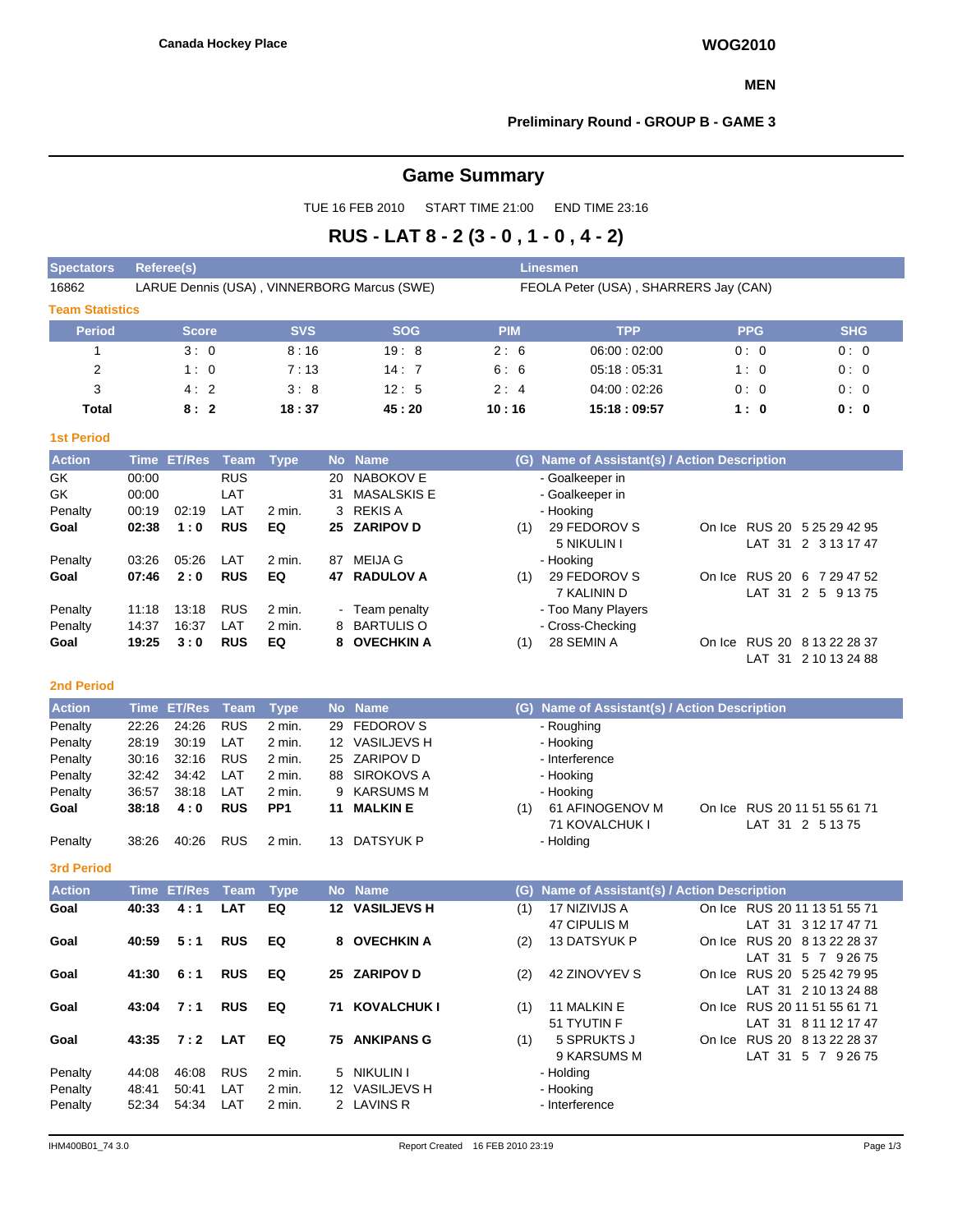## **MEN**

# **Preliminary Round - GROUP B - GAME 3**

| <b>Action</b> |       | Time ET/Res Team Type |            |     | No Name      |     | (G) Name of Assistant(s) / Action Description |                                 |                      |
|---------------|-------|-----------------------|------------|-----|--------------|-----|-----------------------------------------------|---------------------------------|----------------------|
| Goal          |       | 58:57 8:2             | RUS        | EQ. | 95 MOROZOV A | (1) | 79 MARKOV A                                   | On Ice RUS 20 5 25 42 79 95     |                      |
|               |       |                       |            |     |              |     |                                               |                                 | LAT 31 2 13 16 21 87 |
| GK            | 60:00 |                       | <b>RUS</b> |     |              |     |                                               | 20 NABOKOV E - Goalkeeper out   |                      |
| GK            | 60:00 |                       | LAT        |     |              |     |                                               | 31 MASALSKIS E - Goalkeeper out |                      |
|               |       |                       |            |     |              |     |                                               |                                 |                      |

# **Goalkeeper Records**

# **Team : RUS Team : LAT**

| No Name                 | <b>SOG</b> | <b>SVS</b> | <b>MIP</b> | No Name               | <b>SOG</b> | <b>SVS</b> | <b>MIP</b> |
|-------------------------|------------|------------|------------|-----------------------|------------|------------|------------|
| 20 NABOKOV Evgeni       | 20         | 18         | 60:00      | 31 MASALSKIS Edgars   | 45         | 37         | 60:00      |
| 30 BRYZGALOV IIya       |            |            |            | MUSTUKOVS Ervins (EG) |            |            |            |
| 40 VARLAMOV Semyon (EG) |            |            |            | 30 NAUMOVS Sergejs    |            |            |            |

# **Game Statistics**

|                 | <b>Feam:RUS (RED)</b>      |                |              |                |             |                |                      |                      |      |      |                |      |             |            |            |            |
|-----------------|----------------------------|----------------|--------------|----------------|-------------|----------------|----------------------|----------------------|------|------|----------------|------|-------------|------------|------------|------------|
|                 |                            |                |              |                |             |                | <b>Shots on Goal</b> |                      |      |      |                |      | Time on Ice |            |            |            |
| No Pos Name     |                            | G              | <b>A PIM</b> |                |             | $\overline{2}$ | 3 <sup>2</sup>       | OT TS $+/-$          |      | 1    | $\overline{2}$ | 3    | <b>OT</b>   | <b>TOT</b> | <b>SHF</b> | <b>AVG</b> |
| 11F             | <b>MALKIN Evgeni</b>       | 1              | 1            | $\mathbf 0$    | $\mathbf 0$ | $\overline{2}$ | $\overline{2}$       | 4                    | 0    | 5:14 | 5:35           | 4:49 |             | 15:38      | 19         | 0:49       |
| 51 D            | <b>TYUTIN Fedor</b>        | $\Omega$       | 1            | $\mathbf 0$    | 0           | 0              | $\Omega$             | 0                    | 0    | 4:40 | 4:59           | 3:21 |             | 13:00      | 17         | 0:45       |
| 55 D            | <b>GONCHAR Sergei</b>      | 0              | 0            | 0              | 1           | 0              | 1                    | 2                    | 0    | 5:17 | 5:20           | 4:14 |             | 14:51      | 17         | 0.52       |
| 61 F            | AFINOGENOV Maxim           | 0              | 1            | 0              | 2           | 0              | 0                    | 2                    | $+1$ | 5:28 | 4:33           | 3:45 |             | 13:46      | 14         | 0:59       |
| 71 F            | KOVALCHUK IIya +A          | 1              | 1            | 0              | 4           | 0              | 1                    | 5                    | 0    | 5:05 | 4:39           | 5:18 |             | 15:02      | 17         | 0.53       |
| 8F              | OVECHKIN Alexander +A      | 2              | 0            | 0              | 2           | 1              | 1                    | 4                    | $+1$ | 6:56 | 5:06           | 4:55 |             | 16:57      | 18         | 0:56       |
| 13F             | <b>DATSYUK Pavel</b>       | 0              | 1            | 2              | 2           | 1              | 0                    | 3                    | 0    | 6:47 | 4:32           | 4:49 |             | 16:08      | 18         | 0.53       |
| 22 D            | <b>KORNEYEV Konstantin</b> | 0              | 0            | 0              | 1           | 0              | 1                    | 2                    | $+1$ | 6:41 | 5:28           | 4:51 |             | 17:00      | 19         | 0.53       |
| 28 F            | <b>SEMIN Alexander</b>     | 0              | 1            | 0              | 1           | 2              | 1                    | 4                    | $+1$ | 7:08 | 4:42           | 4:17 |             | 16:07      | 18         | 0.53       |
| 37 D            | <b>GREBESHKOV Denis</b>    | 0              | $\mathbf 0$  | $\mathbf 0$    | 0           | 0              | $\mathbf 1$          | 1                    | $+1$ | 6:41 | 5:06           | 3:58 |             | 15:45      | 18         | 0:52       |
| 5 D             | <b>NIKULIN Ilya</b>        | 0              | 1            | 2              | 1           | 1              | 0                    | $\mathbf{2}^{\circ}$ | $+3$ | 4:31 | 6:19           | 4.54 |             | 15:44      | 19         | 0:49       |
| 25 F            | <b>ZARIPOV Danis</b>       | $\overline{2}$ | 0            | $\overline{2}$ | 1           | 2              | $\mathbf 1$          | 4                    | $+3$ | 3:22 | 4:54           | 4:37 |             | 12:53      | 17         | 0:45       |
| 42 F            | ZINOVYEV Sergei            | 0              | 1            | 0              | 0           | 1              | 0                    | 1.                   | $+3$ | 4:04 | 5:23           | 4:51 |             | 14:18      | 19         | 0.45       |
| 79 <sub>D</sub> | <b>MARKOV Andrei</b>       | 0              | 1            | 0              | 1           | 0              | 1                    | 2                    | $+2$ | 4:56 | 6:01           | 4:32 |             | 15:29      | 18         | 0:51       |
| 95 F            | MOROZOV Alexei +C          | 1              | 0            | 0              | 0           | 1              | 2                    | 3                    | $+3$ | 3:58 | 4:22           | 4:21 |             | 12:41      | 17         | 0.44       |
| 6 D             | <b>VOLCHENKOV Anton</b>    | 0              | 0            | 0              | 0           | 0              | 0                    | $\mathbf{0}$         | $+1$ | 3:25 | 3:18           | 6:18 |             | 13:01      | 14         | 0:55       |
| 7 D             | <b>KALININ Dmitri</b>      | 0              | 1            | 0              | 0           | 0              | 0                    | 0                    | $+1$ | 3:28 | 3:28           | 6:08 |             | 13:04      | 17         | 0.46       |
| 29 F            | FEDOROV Sergei             | $\Omega$       | 2            | 2              | 1           | 2              | 0                    | 3                    | $+2$ | 3:29 | 3:19           | 4:17 |             | 11:05      | 18         | 0:36       |
| 47 F            | RADULOV Alexander          | 1              | 0            | 0              | 2           | 1              | 0                    | 3                    | $+1$ | 2:51 | 3:35           | 5:55 |             | 12:21      | 14         | 0:52       |
| 52 F            | <b>KOZLOV Viktor</b>       | 0              | 0            | $\mathbf 0$    | 0           | 0              | 0                    | 0                    | $+1$ | 3:19 | 3:27           | 6:05 |             | 12:51      | 14         | 0.55       |
| 20 GK           | NABOKOV Evgeni             | 0              | 0            | 0              | 0           | 0              | 0                    | 0                    |      |      |                |      |             |            |            |            |
| 30 GK           | <b>BRYZGALOV IIva</b>      | 0              | 0            | 0              | 0           | 0              | 0                    | 0                    |      |      |                |      |             |            |            |            |
| 40 GK           | VARLAMOV Semyon            | 0              | 0            | 0              | 0           | 0              | $\Omega$             | 0                    |      |      |                |      |             |            |            |            |
| Total           |                            | 8              | 12           | 8              | 19          | 14             | 12                   | 45                   |      |      |                |      |             |            |            |            |

## **Head Coach :** BYKOV Vyacheslav

| Team : LAT (WHT) |  |
|------------------|--|
|                  |  |

ř.

|             |                        |  |  |  | Shots on Goal                               |                                               |  | Time on Ice |       |         |
|-------------|------------------------|--|--|--|---------------------------------------------|-----------------------------------------------|--|-------------|-------|---------|
| No Pos Name |                        |  |  |  | G APIM 1 2 3 OT TS +/- 1 2 3 OT TOT SHF AVG |                                               |  |             |       |         |
| 3 D.        | REKIS Arvids           |  |  |  | 0 0 2 0 0 1 1 0 3:14 5:31 4:04              |                                               |  |             | 12:49 | 20 0:38 |
| 12 F        | VASILJEVS Herberts +A  |  |  |  | 1 0 4 0 0 1 1 0 4:16 4:32 4:10              |                                               |  |             | 12:58 | 20 0:38 |
| 17 F        | NIZIVIJS Aleksandrs +A |  |  |  | 010000                                      | $0 \quad -1 \quad 4:02 \quad 6:28 \quad 4:48$ |  |             | 15:18 | 22 0:41 |